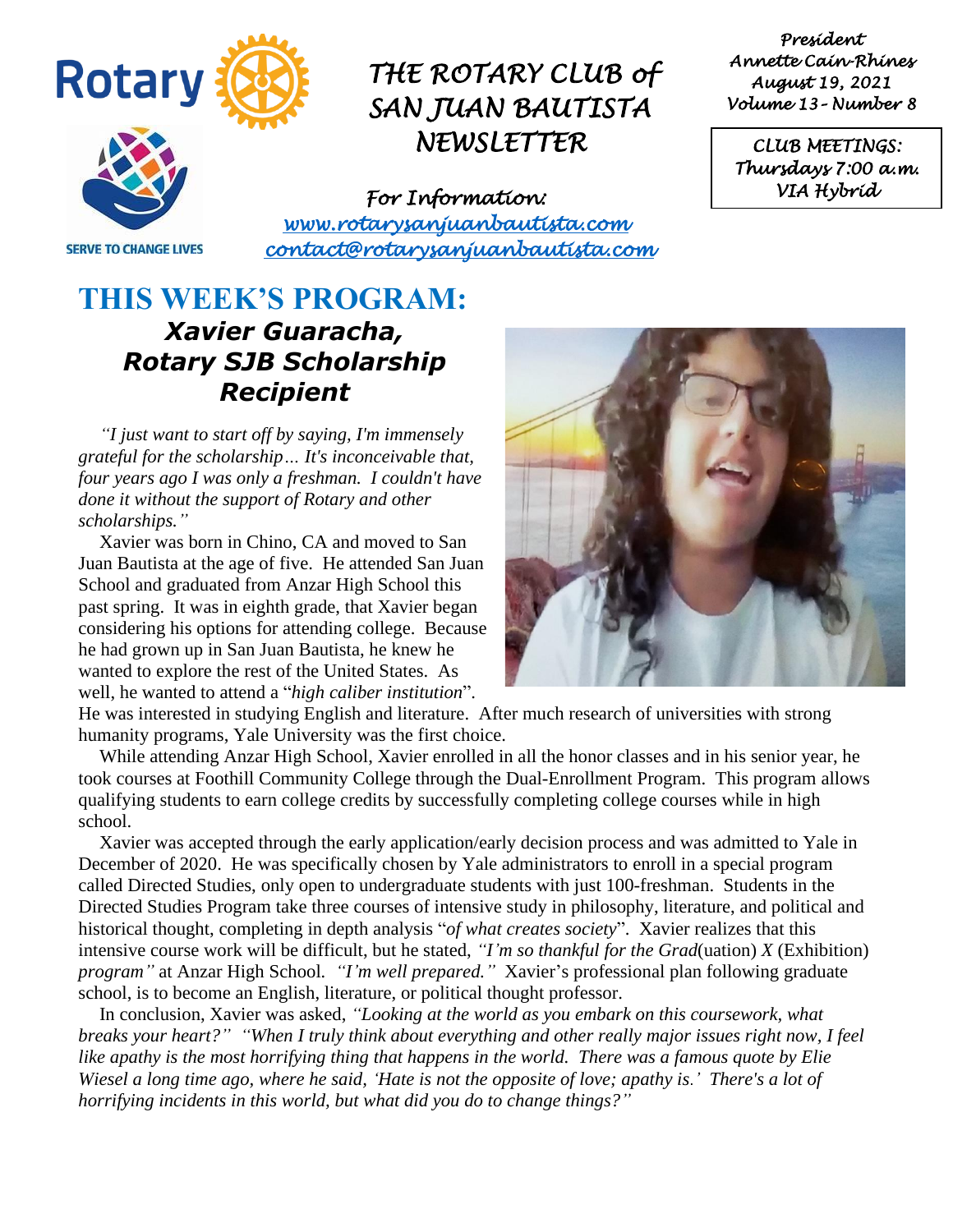

*President Annette Cain-Rhines August 19, 2021 Volume 13– Number 8* 

*CLUB MEETINGS: Thursdays 7:00 a.m. VIA Hybrid* 

**SERVE TO CHANGE LIVES** 

*For Information: [www.rotarysanjuanbautista.com](http://www.rotarysanjuanbautista.com/)  contact@rotarysanjuanbautista.com* 

# **OUR HYBRID MEETING**  *HAPPY ROTARIANS on August 19, 2021 19 MEMBERS PRESENT!!!*

**In Person: Andrew, Annette, Art, Bob, Don Boys, Donna, Jackie, Larry, Michael, Paul, Phil, and Wayne On Zoom: Blanca, César, Don Reynolds, Jessie, Jorge, Luis, and Tom**

### **THIS WEEK'S MEETING: Inspirational Quote:**

*"It's difficult to make predictions, especially about the future.* **- Yogi Berra -**





*HAPPY BIRTHDAY ROSA FERNANDEZ – August 20th CASEY POWELL – August 25th*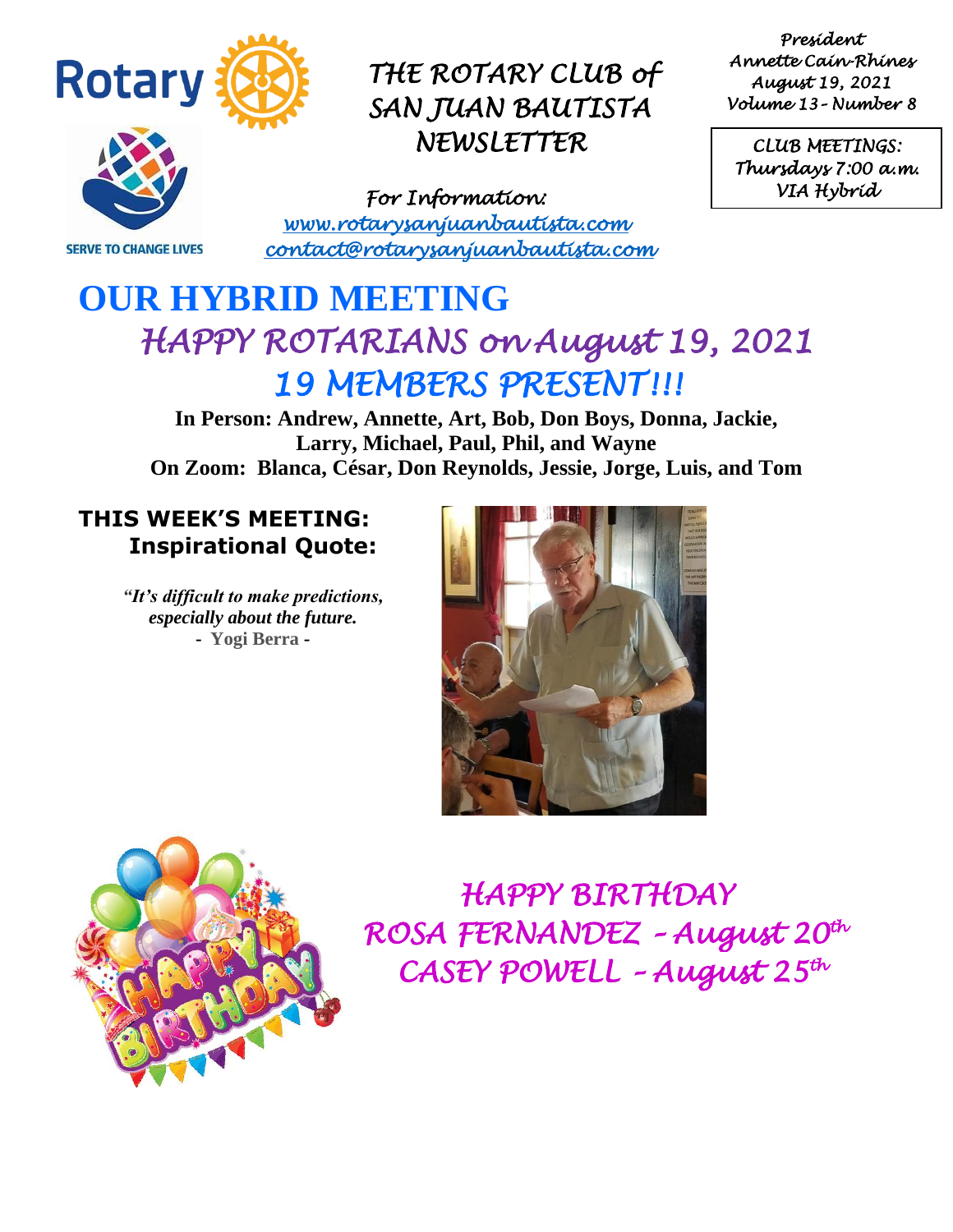

*President Annette Cain-Rhines August 19, 2021 Volume 13– Number 8* 

*CLUB MEETINGS: Thursdays 7:00 a.m. VIA Hybrid* 

*For Information: [www.rotarysanjuanbautista.com](http://www.rotarysanjuanbautista.com/)  contact@rotarysanjuanbautista.com* 

**SERVE TO CHANGE LIVES Announcements:**

*Meeting Attendance & Recording of Meetings: Members & invited friends will be allowed to attend Club meetings only. The meetings may only be recorded with permission from the Membership.*

#### **Rotary Club Events & Information:**

- ❖ **Board Meeting:** Today following the general meeting
- ❖ **General Assembly: Next week; COME EAT A DELICIOUS BREAKFAST!**
- ❖ **Ghost Walk Committee Meeting:** Next week following the general meeting

#### **San Benito County Events & Information:**

❖ **Feeding the Frontline:** All went very smoothly last Thursday.

### **WHAT'S HAPPENING MARK YOUR CALENDAR**

- ❖ **August 26th: Program: General Assembly**
- ❖ **August 26th: Ghost Walk Committee Meeting; Following General Meeting**
- ❖ **September 2nd: Program: TBD**
- ❖ **September 8th: District 5170 Leadership Meeting; Dryco Construction, Fremont**
- ❖ **September 9th: Program: TBD**
- ❖ **September 15th: Club Community Grant Applications Due**
- ❖ **September 16th: Program: TBD**
- ❖ **September 16th: Club Board Meeting; Following General Meeting**
- ❖ **September 23 Program: General Assembly**
- ❖ **September 23rd: Fundraising Committee Meeting; Following General Meeting**
- ❖ **September 30th: Program: TBD on Zoom Only**
- ❖ **September 30th: District 5170 Avenues of Service Workshops on Zoom**
- ❖ **October 28th: Program: District 5170 Governor Richard Flanders**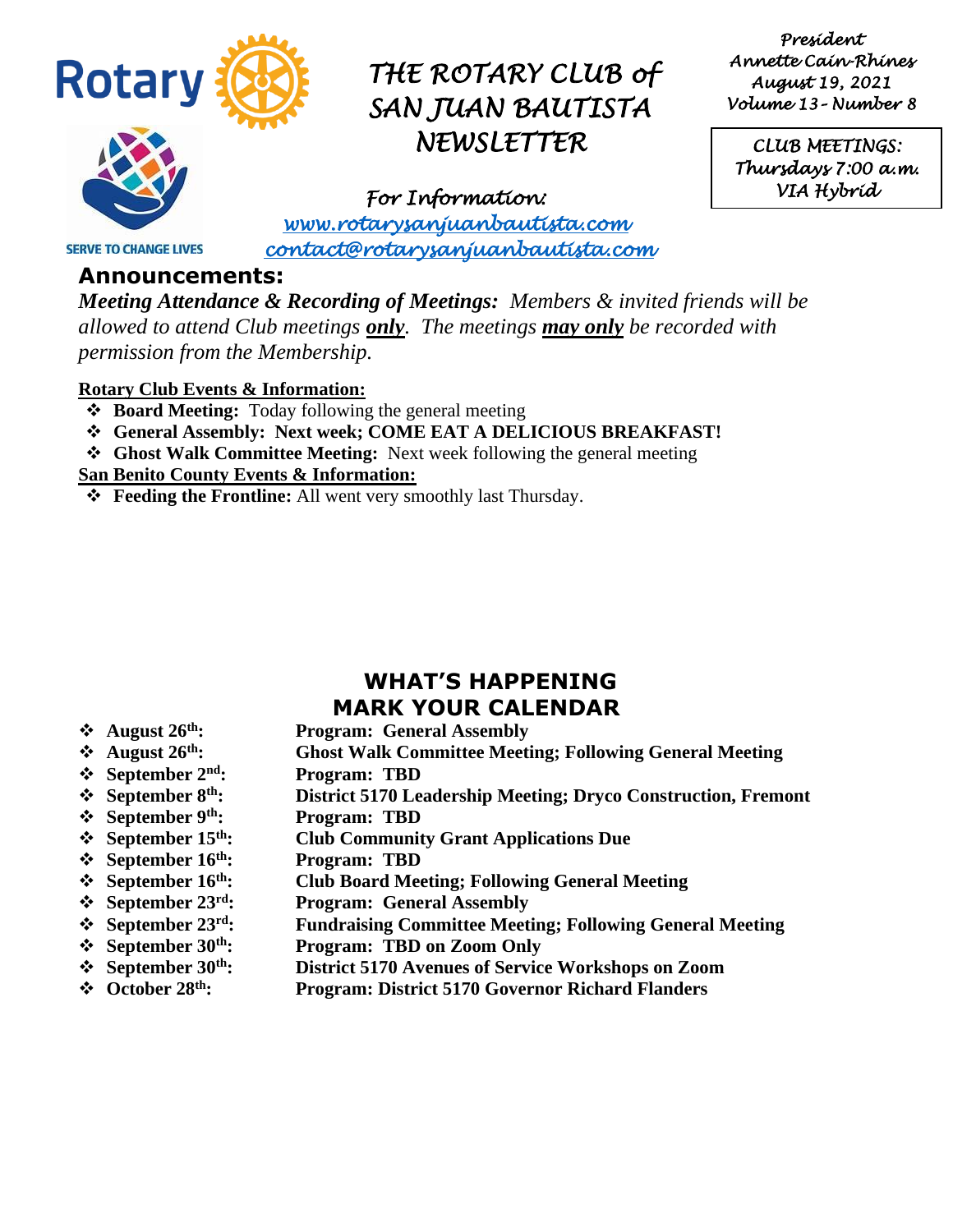

**SERVE TO CHANGE LIVES** 

## *THE ROTARY CLUB of SAN JUAN BAUTISTA NEWSLETTER*

*For Information: [www.rotarysanjuanbautista.com](http://www.rotarysanjuanbautista.com/)  contact@rotarysanjuanbautista.com* 

*President Annette Cain-Rhines August 19, 2021 Volume 13– Number 8* 

*CLUB MEETINGS: Thursdays 7:00 a.m. VIA Hybrid* 



## \$1,917.00 TO GOI



**Flag Salute: MICHAEL** 

**InspirationalQuote: MICHAEL**

**Programs: DON BOYS**

**Hospitality: ANNETTE, JESSIE, MICHAEL**

| <b>MONTH</b>     | <b>SALUTE</b>   | <b>QUOTE</b>       | <b>PROGRAMS</b> | <b>HOSPITALITY</b>              |
|------------------|-----------------|--------------------|-----------------|---------------------------------|
| <b>September</b> | <b>Jackie</b>   | <b>Rosa Vivian</b> |                 | <b>Annette, Jessie, Michael</b> |
| October          | <b>Jessie</b>   | <b>Jessie</b>      | César           | Annette, Jessie, John           |
| <b>November</b>  | Wayne           | <b>Jackie</b>      | <b>Phil</b>     | <b>Annette, Jessie, Art</b>     |
| <b>December</b>  | <b>Wayne</b>    |                    | <b>Don Boys</b> | Annette, Jessie,                |
| <b>January</b>   | Art             | <b>Don Boys</b>    |                 | Annette, Jessie,                |
| <b>February</b>  | Vicki           | Luis               | César           | <b>Annette, Jessie, Vicki</b>   |
| <b>March</b>     |                 |                    | <b>Phil</b>     | Annette, Jessie,                |
| April            | Vicki           | Luis               | <b>Don Boys</b> | Annette, Jessie,                |
| <b>May</b>       | <b>Don Boys</b> | Art                |                 | <b>Annette, Jessie, Bob</b>     |
| June             | <b>Michael</b>  | <b>Michael</b>     | César           | <b>Annette, Jessie, Bob</b>     |